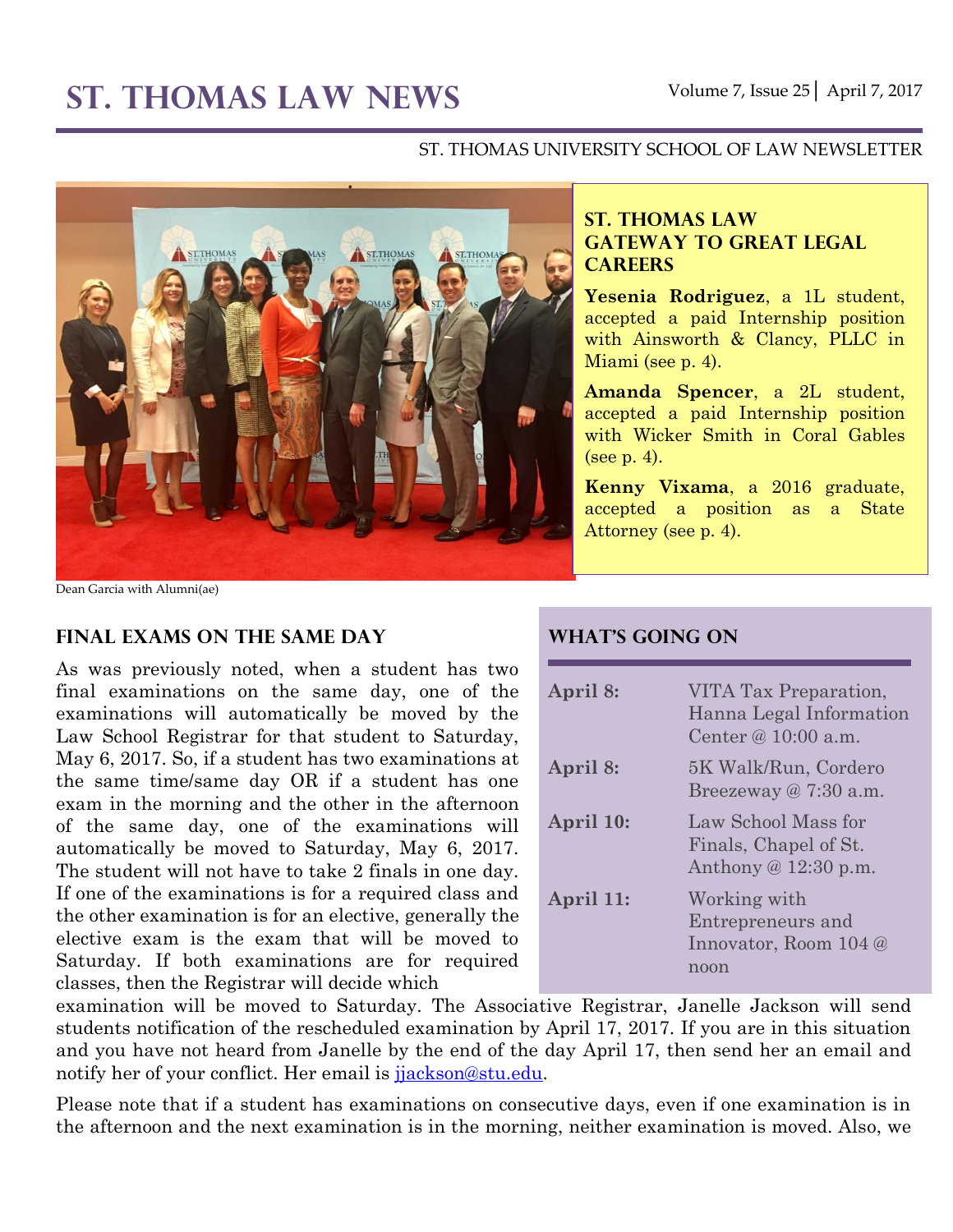do not move examinations, if a student has all of his or her examinations on consecutive days. (e.g. a student has an exam on Monday, an exam on Tuesday and an exam on Wednesday). So, students should plan their study schedules accordingly. If a student has more than one day in which he or she has more than one examination, please notify Assistant Dean John Hernandez at jhernandez@stu.edu.

## **Schedule for next Week**

Please note that classes that normally meet on Friday will meet next Wednesday, April 12, 2017. Wednesday classes will not meet.

| Monday    | Regular Class Schedule                              |
|-----------|-----------------------------------------------------|
| Tuesday   | Regular Class Schedule                              |
| Wednesday | Friday Classes Meet (Wednesday classes do not meet) |
| Thursday  | No Classes (Easter Break)                           |
| Friday    | No Classes (Easter Break)                           |

### **Law School Library**

| Monday - Wednesday | Regular Hours                                  |  |
|--------------------|------------------------------------------------|--|
| Thursday           | Library the open $8:00$ a.m. to $8:00$ p.m.    |  |
|                    | South Reading Room remains open until Midnight |  |
| Friday             | Closed                                         |  |
| Saturday           | Regular Hours                                  |  |
| Sunday             | $\rm Closed$                                   |  |

## **Other Dedicated Rooms for Study**

Room 102, 103, and 104 will be available on a 24 hour basis for study. A student wishing to use one of those rooms will need to make sure and have his or her student ID card and present the ID to Campus Security. Other rooms can be reserved for study, **but the reservations must be submitted prior to 2:00 p.m. on Wednesday, April 12, 2017**. If a student does not make a reservation for another room prior to 2:00 p.m. on Wednesday, then the only room(s) available to that student is 102, 103, or 104. No one will be available or able to authorize entry into any other rooms over the Easter Break. So, plan accordingly. The student who reserves the room must be present and have his or her ID. If a room gets abandoned, students may subsequently be denied additional entry. If Campus Security becomes concerned about student behavior or safety in any area, it may exercise its discretion to preclude access to a room or require students to leave an occupied room.

Remember, no food or drink is allowed in the classrooms. If you need to take a break to eat, do so in the breezeway and notify campus security.

All students are advised to be cognizant of their surroundings and the presence of any unauthorized persons, particularly when the school is closed, and to notify campus security of any concerns.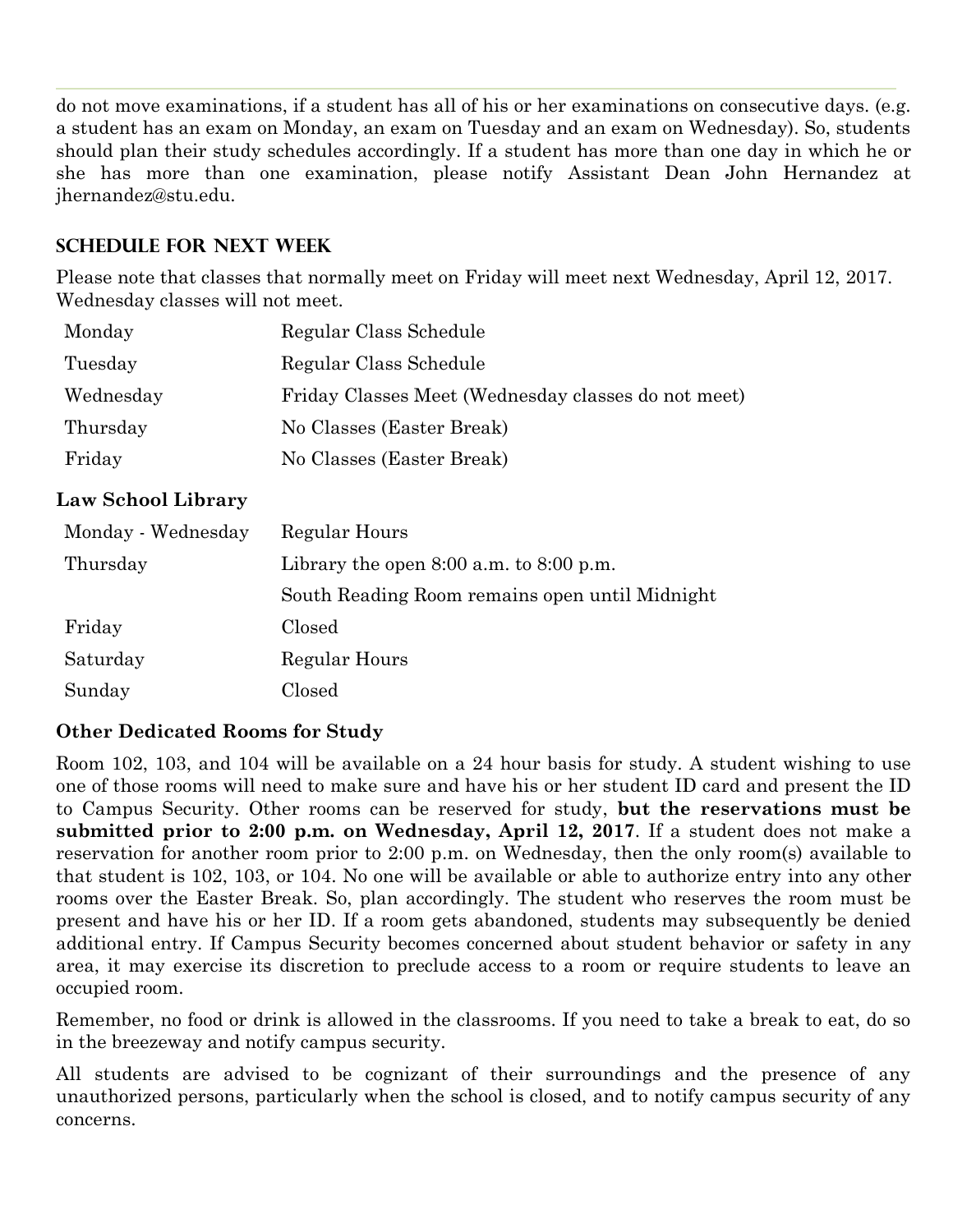#### **Observance of Passover**

For any law student who is planning to miss class on April 11, 12, 17, and 18, 2017, due to a good faith observance of the Jewish Passover, you will need to complete the appropriate forms and leave them with the Law School Registrar. The forms will be available at the Registrar's counter beginning Thursday, April 6, 2017, and **must be submitted prior to 5:00 p.m. on April 19, 2017**, in order to have the absences not count. For 1L students who will miss the 1L Workshop on next Wednesday, April 12, 2017, due to the observance of Passover, there will be a makeup session.

If you have any papers that are due on any of those days, you need to work that out with your professors. If you have any questions, please feel free to contact Assistant Dean John Hernandez, at jhernandez@stu.edu.

# **St. Thomas Law Student Honored by Commissioner Jordan**

On Tuesday, April 4, 2017, **Chanae Woods**, a 2L student, was honored by Commissioner Barbara J. Jordan, at the Board of County Commissioners Meeting for being the first black Editor-in-Chief of the *St. Thomas Law Review*.



## **CABA's Second Annual Night with the Marlins**

The Cuban American Bar Association (CABA) is hosting its second annual night with the Marlins on Saturday, May 13, 2017, at 7:00 p.m. at the Marlins Park. Come out and watch the Marlins vs the Braves. The cost of the ticket is \$40 for adults and \$30 for children and that includes a CABA hat, food or beer voucher, and face painting.

If you would like to purchase tickets for this event, please visit caba23.wildapricot.org/event-2510259. Tickets must be purchased by May 3, 2017.

### **Donor Scholarship Recipients Announced**

| American Academy of Matrimonial Lawyers-Florida<br>Chapter Endowed Scholarship | Mireya Cuza-Abdala<br>Loretta Guevara                                 |
|--------------------------------------------------------------------------------|-----------------------------------------------------------------------|
| Attorneys' Title Insurance Fund Award                                          | Maria Ayalde<br>Michael Bogumill<br>Cody Malosiecki<br>Amanda Spencer |
| Arya Laghaie Indigenous Peoples' Rights Scholarship                            | Harold Malcom                                                         |
| The Honorable Peter R. Palermo Scholarship                                     | Judy Herstzuber-Echavez<br>Denise Pichardo<br>Cynthia Rosa            |
| Professor Siegfried Wiessner Intercultural Human<br>Rights Essay Award         | Harold Malcom<br>Pryscilla Nicolau<br>Paul Pierre                     |